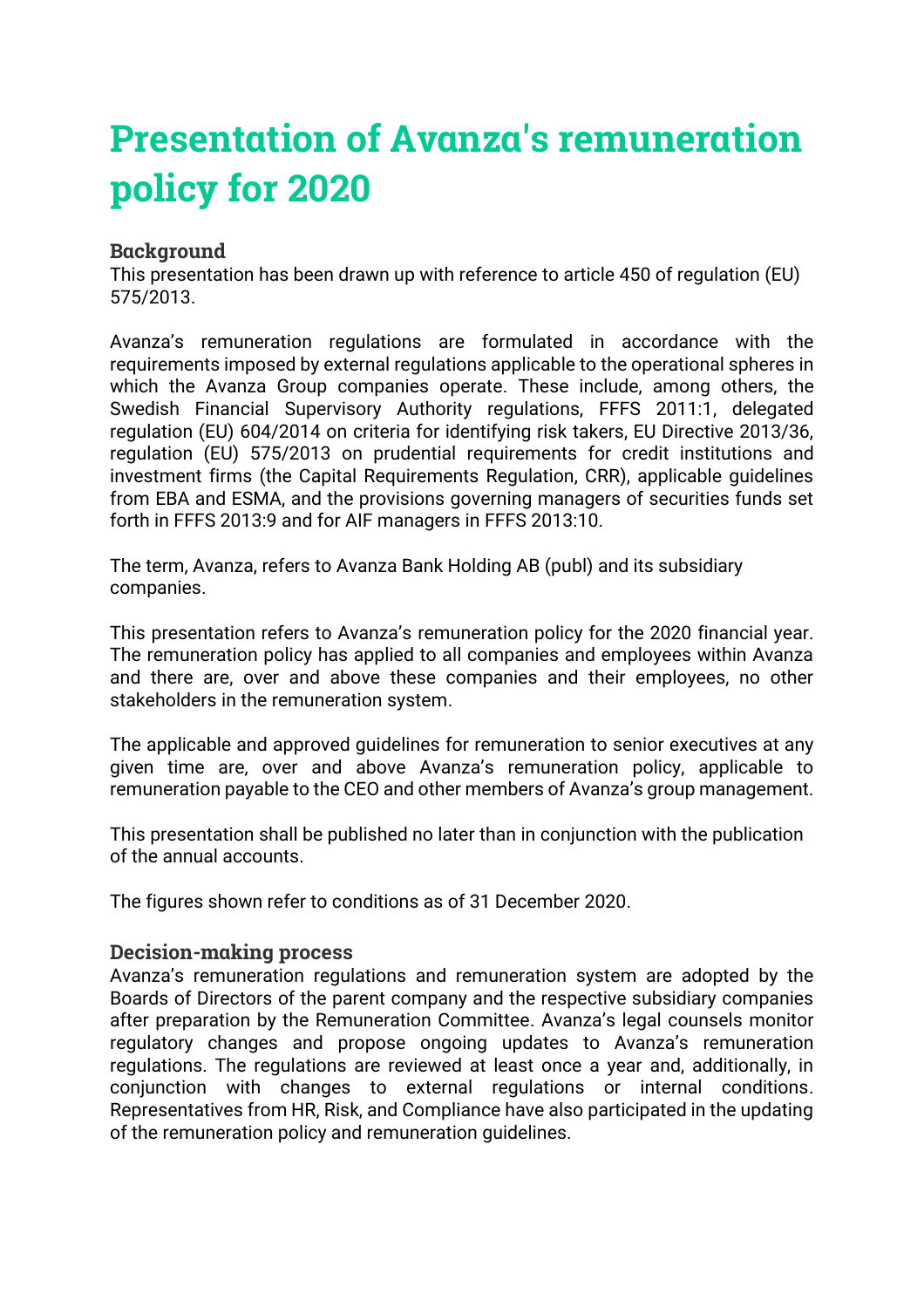The guidelines for remuneration to the Group management were most recently adopted by the Annual General Meeting of the shareholders of Avanza Bank Holding AB (publ) held on 17 March 2020 to apply until further notice.

#### **Remuneration Committee**

The 2020 Remuneration Committee has comprised Mattias Miksche, Sven Hagströmer and Catharina Eklöf.

The 2020 Remuneration Committee was tasked with:

- conducting an independent assessment of Avanza's remuneration policy and remuneration system;
- preparing the Board's resolution concerning guidelines for remuneration to the Group management;
- preparing the Board's resolution concerning measures for monitoring the implementation of Avanza's remuneration policy and remuneration system;
- preparing the Board's resolution concerning remuneration to senior executives;
- preparing the Board's resolution concerning remuneration to employees with overall responsibility for any of Avanza's control functions.

The preparation of the Board's resolutions takes into account the long-term interests of shareholders, investors and other stakeholders.

The Remuneration Committee held 12 minuted meetings in 2020, and the members have also been in ongoing contact with each other.

#### **Characteristics of the remuneration system**

Avanza's remuneration regulations are structured to encourage good performances and to attract new employees. They shall, at the same time, counteract excessive risktaking and conflicts of interest and shall promote sound and efficient risk management.

#### **Balance between fixed salary and variable remuneration**

Avanza endeavours to maintain a reasonable balance between an individual's fixed salary and, where applicable, variable remuneration, such that the fixed salary accounts for a sufficiently large share of the employee's total remuneration package that it is possible to set the variable remuneration at SEK 0.

The scale and cost of the capital required to conduct the operations and the risk that future income expectations cannot be realised shall be taken into account in conjunction with decisions on the percentage of the remuneration package that shall comprise variable remuneration. The risk that the variable remuneration may entail risks being taken in order to influence the period's profits, the scale and cost of the liquidity risk (the extra capital required to conduct the operations in question) shall also be taken into account.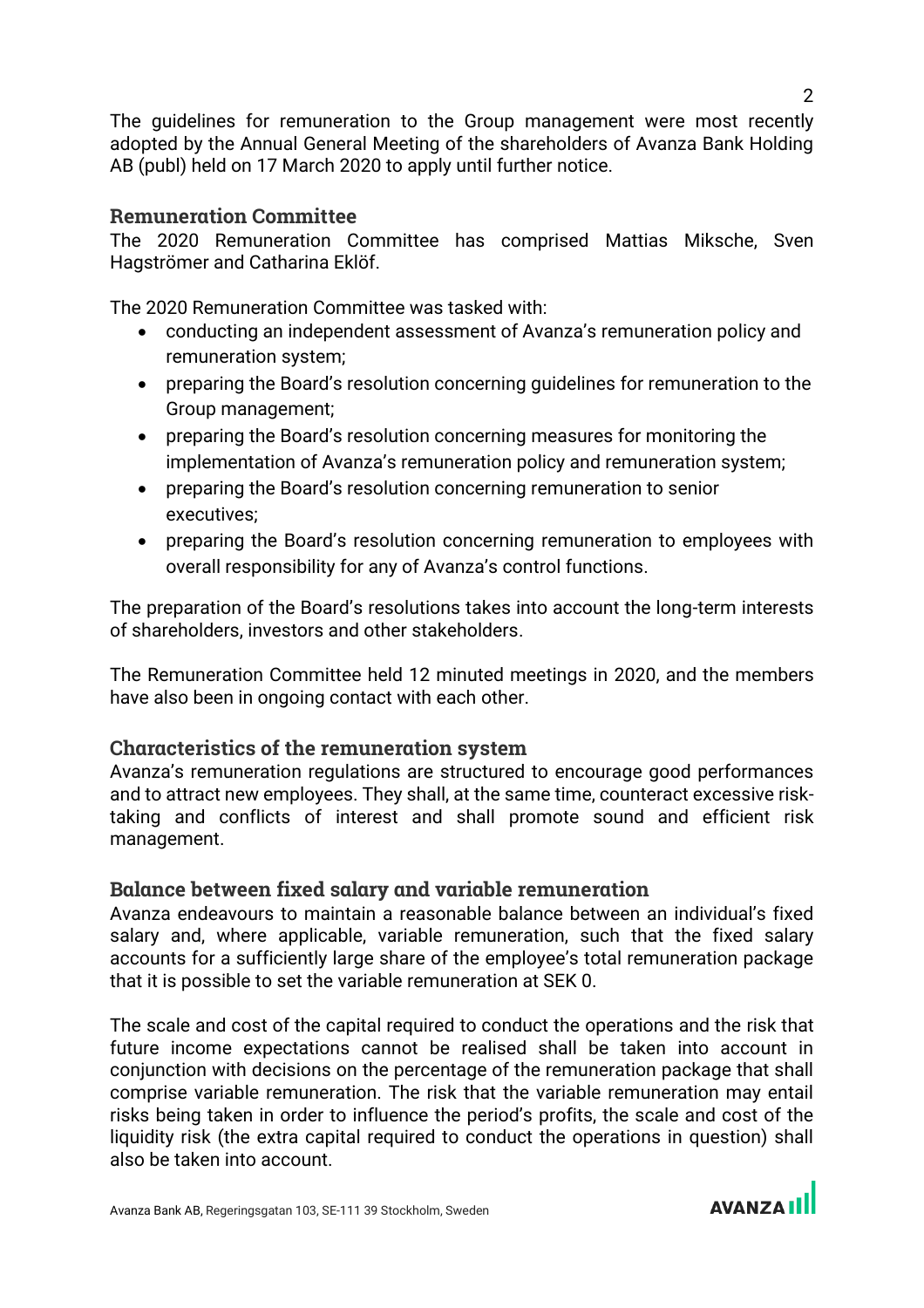The variable remuneration payable to an employee per annum shall amount to a maximum of 50% of the fixed annual salary for the employee in question. The CEO and COO are authorized to jointly decide on variable remuneration amounting to a maximum of 100% of the fixed annual salary for certain employees within Corporate Finance. Other exceptions from the principle that variable remuneration to employees per year shall amount to a maximum of 50% of the fixed annual salary, shall be granted by the Board, taking into account that the variable remuneration may not exceed 100% of the fixed annual salary.

#### **Criteria for fixed remuneration**

Fixed remuneration shall be determined in advance for the work that the employee is employed to perform and shall reflect relevant professional experience and organisational responsibility, as stated in the employee's contract of employment and job description.

#### **Criteria for variable remuneration**

The fundamental principle of Avanza's guidelines for remuneration states that only employees of the Brokerage and Corporate Finance sections shall be eligible to receive variable remuneration over and above their basic salary. Exceptions to the fundamental principle shall be approved by the CEO or alternatively by the Board. The variable remuneration, which is not pre-determined either by amount or scale, is determined for every individual employee and shall be based on quantitative and qualitative evaluation of performance in relation to set goals. The individual goals are based on the overall goals of the department and the Avanza Group, the employee's main tasks, and are set to not encourage excessive risk-taking or conflicts of interest.

Both financial and non-financial criteria shall be taken into account when assessing the employee's results.

The total variable remuneration disbursed to Avanza's employees may not be so sizeable that it limits Avanza's ability to maintain an adequate capital base or, where necessary, to strengthen the capital base.

The purpose of variable remuneration is to motivate, engage and retain employees in positions where a variable remuneration model is deemed to be justified.

The members of Avanza's Group management do not receive variable remuneration, only fixed remuneration.

#### **Basic principles for individual goals**

The individual goals shall be specific and traceable, as well as formulated to also be able to include a qualitative assessment of goal fulfilment in addition to the quantitative assessment of the same.

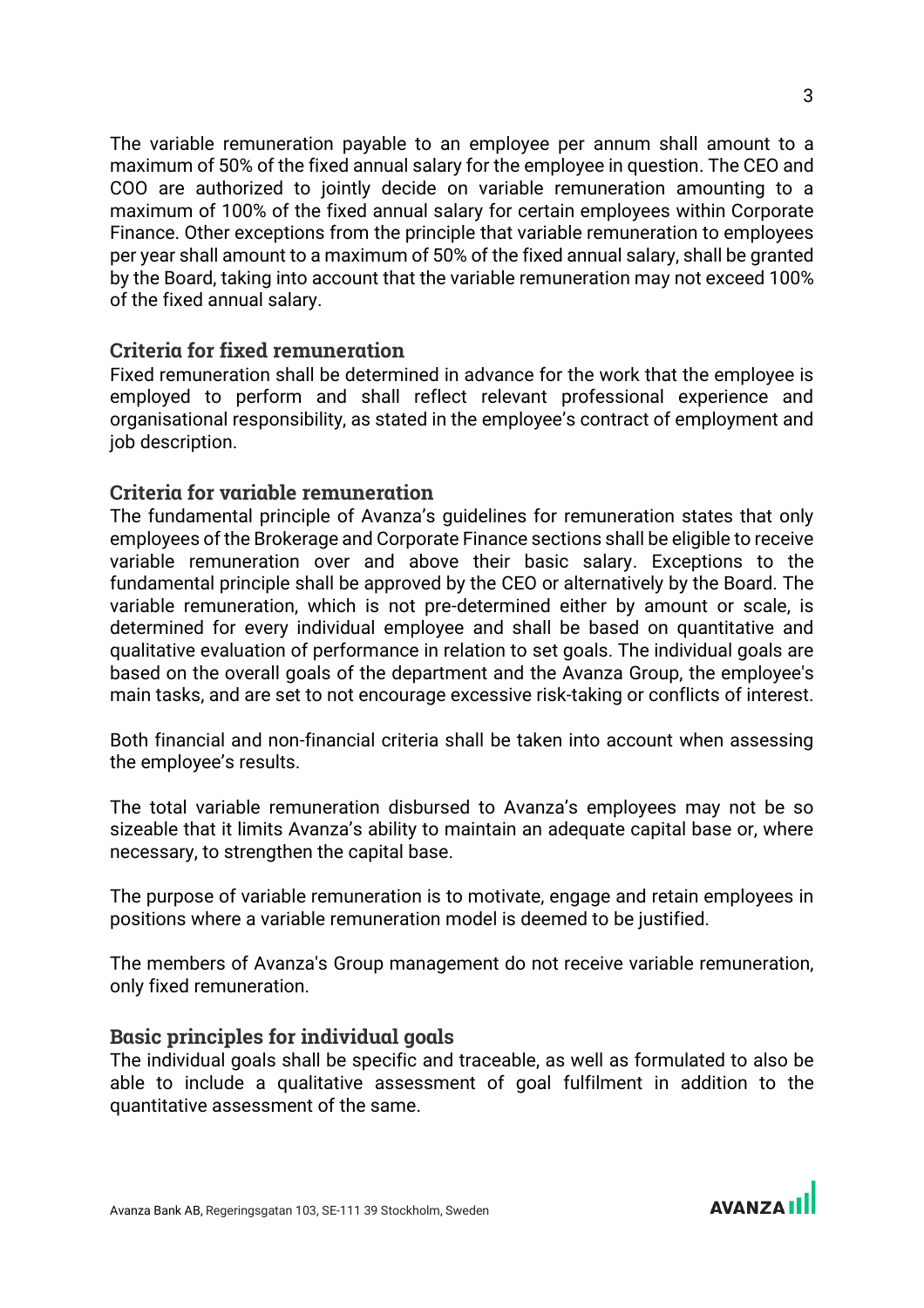The employee's manager is responsible for ensuring that the individual goals are linked to the overall goals of the department and the Avanza Group, the employee's main tasks, and that they do not encourage excessive risk-taking or conflicts of interest.

#### **Risk analysis**

Avanza's operations are characterised by a low level of risk-taking, and Avanza limits its risk exposure by avoiding such activities as proprietary trading, and by means of conservative secured lending.

All variable remuneration is determined in a discretionary manner based on a quantitative and qualitative assessment of individual performances in relation to individual goals. Avanza works actively to ensure that no individual goals, or the associated variable remuneration, encourage excessive risk-taking or conflicts of interest. Avanza does not guarantee disbursement of any variable remuneration.

The Board conducts annual reviews and determinations to establish which employees may affect Avanza's risk level, based on an analysis that identifies the positions that may have a material impact on Avanza's risk profile.

### **Risk takers**

Avanza has identified risk takers<sup>1</sup> based on the following employee categories in that individuals in these positions have typically been adjudged to be capable of having a material impact on Avanza's risk profile:

- senior executives;
- employees with responsibility for control functions;
- employees with responsibility for essential business units;
- employees with significant compensation according to FFFS 2011:1; and
- other risk takers who are adjudged to be capable of having a material impact on Avanza's risk profile.

# **Deferment and disbursal of variable remuneration**

The fundamental rule during 2020 has stated that at least 40% of the variable remuneration to risk takers (at least 60% for risk takers whose variable remuneration during the calendar year totals a minimum of SEK 100,000) shall be deferred for between three and five years before disbursement in full or before title transfers to the employee.

When Avanza has determined the percentage of the disbursement to be deferred and the period for which it is to be deferred, consideration has been given to the company's business cycle, the risks entailed by the commercial operations, the employee's responsibilities and duties, and the size of the variable remuneration payment.

When determining the period for which disbursement is to be deferred, the scale of the employee's responsibilities and of the risk the employee may take has been



 $1$  The term, Risk taker, is synonymous within Avanza with specifically regulated and identified personnel.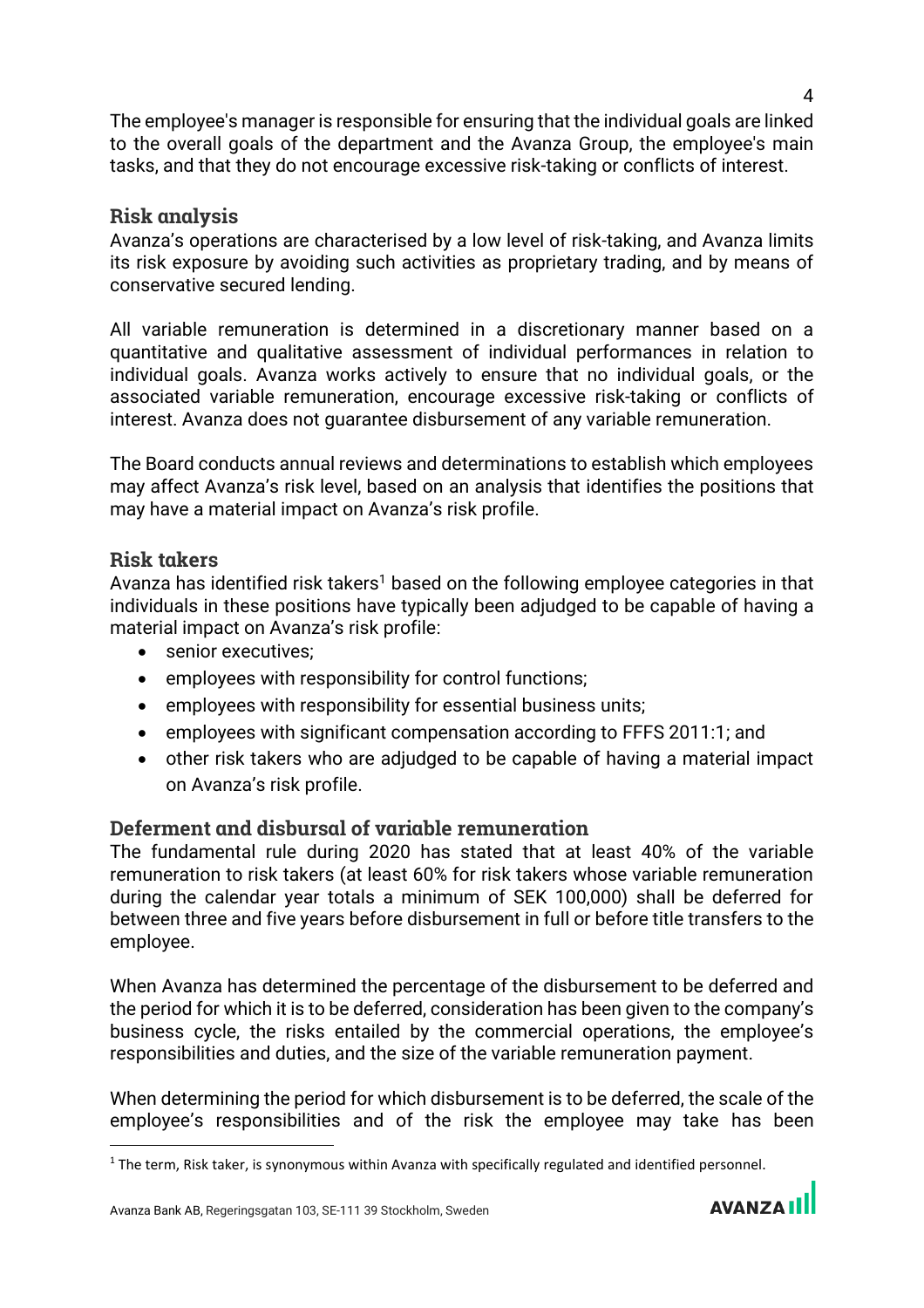considered in relation to the point in time when such potential risks may materialise, together with the point in time when the long-term result can definitively be established. The aim is to ensure any risks have materialised before disbursement occurs.

Avanza disburses the retained portion of the remuneration once a year, evenly spread over the period for which the remuneration has been deferred (pro rata). The first payment may not be made until one year after the variable remuneration has been established.

#### **Criteria for disbursement of retained remuneration**

Retained variable remuneration will only be disbursed to the employee when such disbursement is justifiable with due consideration for Avanza's financial position and when it is motivated by Avanza's and the employee's results. Such remuneration may also be totally revoked.

Should it, furthermore, subsequently become apparent that a previous decision regarding variable remuneration to a risk taker was based on incorrect data, the decision shall be reviewed. An evaluation of the criteria that formed the basis for the original decision shall be conducted in order to permit the identification of any such incorrect data prior to every occasion on which retained variable remuneration is to be disbursed. If a previously confirmed variable remuneration payment is revised after review, a reduction in the retained portion of the variable remuneration shall initially be effected. A reduction in the variable remuneration for the current calendar year is a secondary option, and, finally, a reduction in variable remuneration for future calendar years.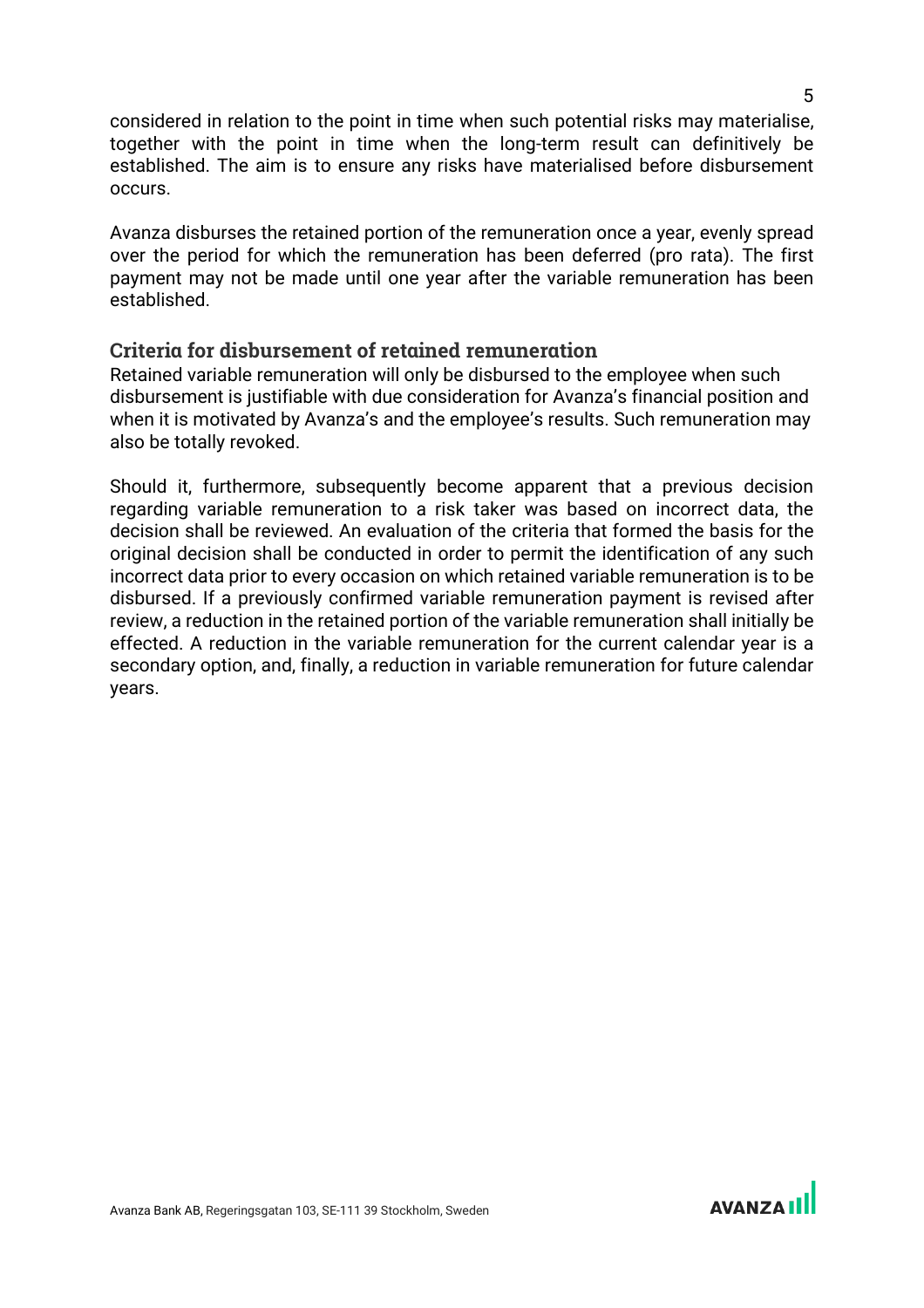## **Remuneration for 2020**

Avanza has carried the following remunerations as expenses for the 2020 financial year, broken down as follows.

Reported by personnel in MSEK:

|                    |           | Variable<br>remuneration | Deferred variable<br>remuneration from |
|--------------------|-----------|--------------------------|----------------------------------------|
| Group              | Wage cost | 2020                     | previous years                         |
| Bal.b/f 2019-12-31 |           |                          | b                                      |
| Additional         | 308       | 3                        |                                        |
| Disbursed          | $-308$    |                          | -4                                     |
| Interest           |           | 0                        |                                        |
| Bal.c/f 2020-12-31 |           | 3                        |                                        |

|                    |           | Variable     | Deferred variable |
|--------------------|-----------|--------------|-------------------|
|                    |           | remuneration | remuneration from |
| Management         | Wage cost | 2020         | previous years    |
| Bal.b/f 2019-12-31 |           |              |                   |
| Additional         | 26        |              |                   |
| <b>Disbursed</b>   | $-26$     |              | -2                |
| Interest           |           |              |                   |
| Bal.c/f 2020-12-31 |           |              |                   |

|                    |           | Variable<br>remuneration | Deferred variable<br>remuneration from |
|--------------------|-----------|--------------------------|----------------------------------------|
| <b>Risk takers</b> | Wage cost | 2020                     | previous years                         |
| Bal.b/f 2019-12-31 |           |                          |                                        |
| Additional         | 29        |                          |                                        |
| <b>Disbursed</b>   | $-29$     |                          | -1                                     |
| Interest           |           | O                        |                                        |
| Bal.c/f 2020-12-31 |           |                          |                                        |

|                    |           | Variable     | Deferred variable |
|--------------------|-----------|--------------|-------------------|
|                    |           | remuneration | remuneration from |
| Others             | Wage cost | 2020         | previous years    |
| Bal.b/f 2019-12-31 |           |              |                   |
| Additional         | 253       |              |                   |
| <b>Disbursed</b>   | $-253$    |              | -1                |
| Interest           |           | 0            |                   |
| Bal.c/f 2020-12-31 |           | ≘            |                   |

#### Reported by company in MSEK:

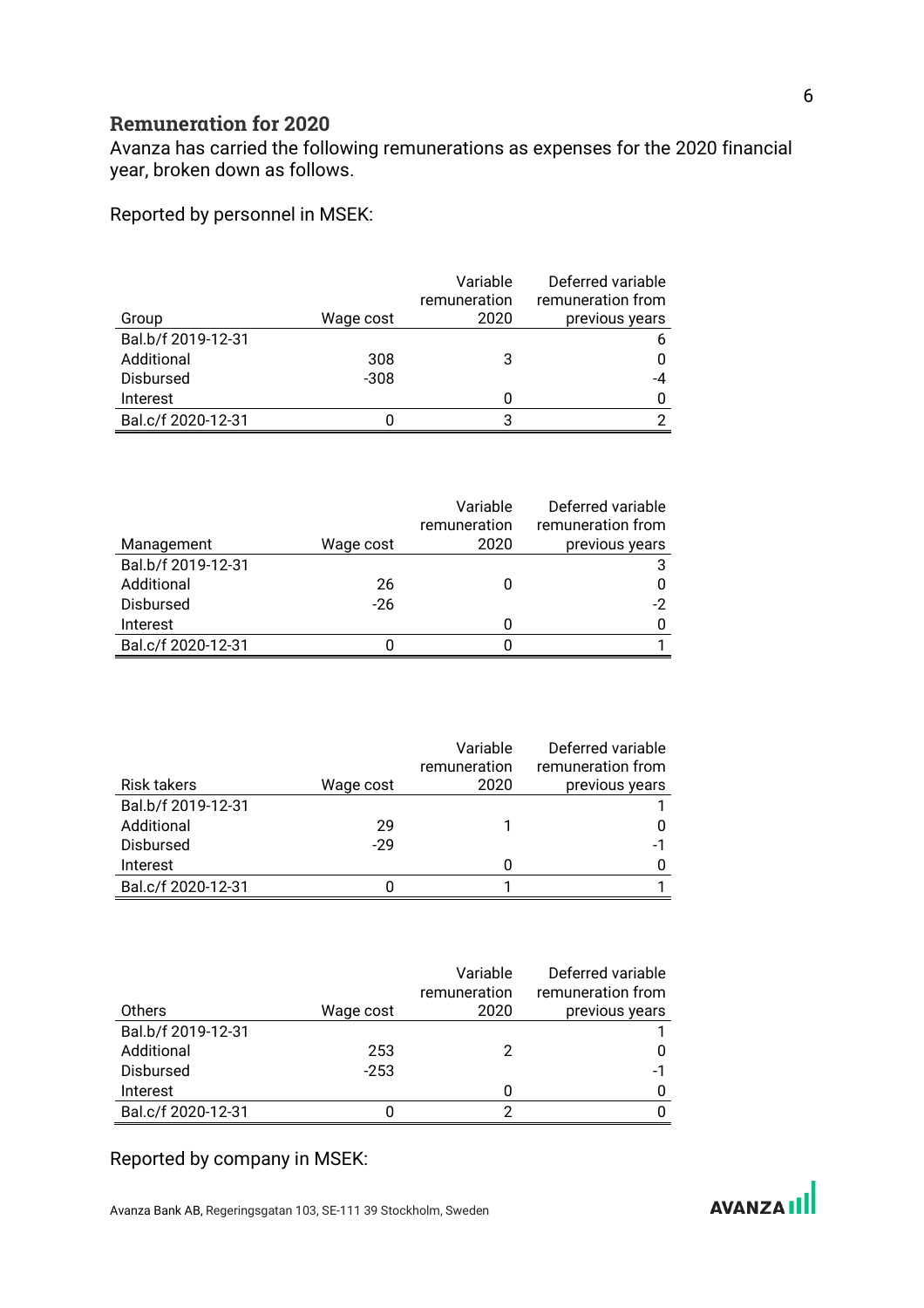|                     |           | Variable     | Deferred variable |
|---------------------|-----------|--------------|-------------------|
| Avanza Bank Holding |           | remuneration | remuneration from |
| (publ.)             | Wage cost | 2020         | previous years    |
| Bal.b/f 2019-12-31  |           |              |                   |
| Additional          | 9         |              |                   |
| <b>Disbursed</b>    | -9        |              | 0                 |
| Interest            |           |              | O                 |
| Bal.c/f 2020-12-31  |           |              |                   |

|                        |           | Variable     | Deferred variable |
|------------------------|-----------|--------------|-------------------|
|                        |           | remuneration | remuneration from |
| Avanza Bank AB (publ.) | Wage cost | 2020         | previous years    |
| Bal.b/f 2019-12-31     |           |              | 5.                |
| Additional             | 253       | 3            | 0                 |
| <b>Disbursed</b>       | $-253$    |              | $-4$              |
| Interest               |           |              | $\Omega$          |
| Bal.c/f 2020-12-31     |           | ર            | 2                 |

|                         |           | Variable     | Deferred variable |
|-------------------------|-----------|--------------|-------------------|
| Försäkringsaktiebolaget |           | remuneration | remuneration from |
| Avanza Pension          | Wage cost | 2020         | previous years    |
| Bal.b/f 2019-12-31      |           |              |                   |
| Additional              | 28        |              |                   |
| <b>Disbursed</b>        | $-28$     |              | 0                 |
| Interest                |           |              |                   |
| Bal.c/f 2020-12-31      |           |              |                   |

|                    |           | Variable     | Deferred variable |
|--------------------|-----------|--------------|-------------------|
|                    |           | remuneration | remuneration from |
| Avanza Fonder AB   | Wage cost | 2020         | previous years    |
| Bal.b/f 2019-12-31 |           |              |                   |
| Additional         | 10        |              |                   |
| <b>Disbursed</b>   | $-10$     |              | 0                 |
| Interest           |           |              |                   |
| Bal.c/f 2020-12-31 |           |              |                   |

|                    |           | Variable<br>remuneration | Deferred variable<br>remuneration from |
|--------------------|-----------|--------------------------|----------------------------------------|
| Others             | Wage cost | 2020                     | previous years                         |
| Bal.b/f 2019-12-31 |           |                          |                                        |
| Additional         | 8         |                          |                                        |
| <b>Disbursed</b>   | -8        |                          | 0                                      |
| Interest           |           |                          |                                        |
| Bal.c/f 2020-12-31 |           |                          |                                        |